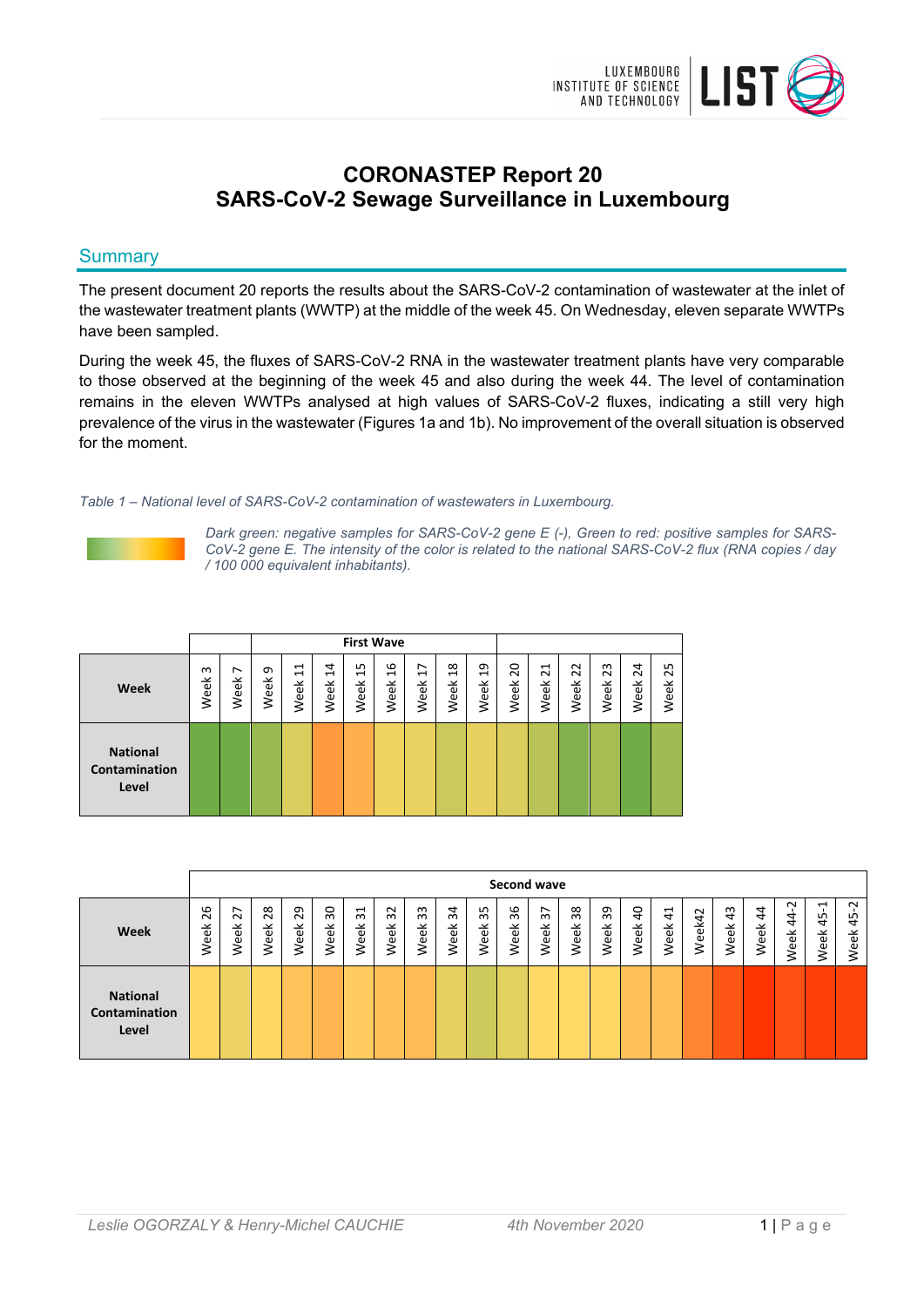

*Figure 1a – RT-qPCR quantification time-course monitoring of SARS-CoV-2 (E gene) in Luxembourgish wastewater samples from December 2019 to November 2020. Grey squares: daily-confirmed cases for Luxembourgish residents (https://data.public.lu/fr/datasets/donnees-covid19/), dots: cumulative SARS-CoV-2 flux (RNA copies / day / 100 000 equivalent inhabitants). Blue line: Loess regression of the cumulative SARS-CoV-2 flux (RNA copies / day / 100 000 equivalent inhabitants).*



*Figure 2b – Close-up of Figure 1a showing results from September 1st on.*

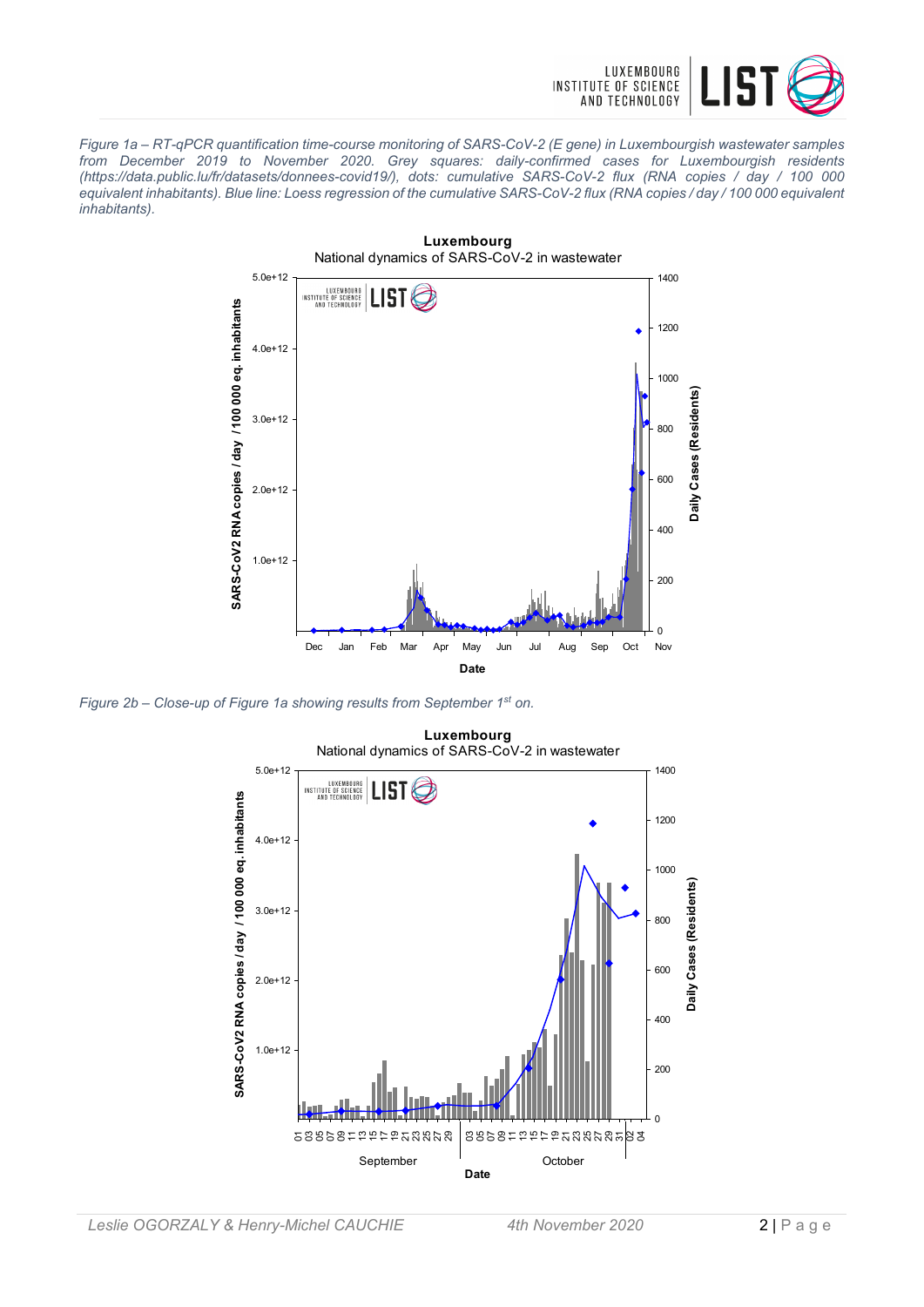

*Table 2 - Level of SARS-CoV-2 contamination of each analyzed wastewater treatment plant in Luxembourg. BEG: Beggen, BET: Bettembourg, SCH: Schifflange, BLE: Bleesbruck, MER: Mersch, PET: Pétange, HES: Hespèrange, ECG: Echternach, UEB: Uebersyren, GRE: Grevenmacher, TRO: Troisvierges, BOE: Boevange sur Attert, WIL: Wiltz*



*Dark green: negative samples for SARS-CoV-2 gene E (-), Green to red: positive samples for SARS-CoV-2 gene E. The intensity of the color is related to the RT-qPCR signal (Ct values) Grey boxes: no data*

|            | 2020   |         |         |         |            |         |         |         |         |         |         |         |         |         |         |         |         |         |         |         |         |         |         |         |                      |         |         |         |         |         |         |         |           |           |           |           |
|------------|--------|---------|---------|---------|------------|---------|---------|---------|---------|---------|---------|---------|---------|---------|---------|---------|---------|---------|---------|---------|---------|---------|---------|---------|----------------------|---------|---------|---------|---------|---------|---------|---------|-----------|-----------|-----------|-----------|
|            |        |         |         |         | $1st$ wave |         |         |         |         |         |         |         |         |         |         |         |         |         |         |         |         |         |         |         | 2 <sup>nd</sup> wave |         |         |         |         |         |         |         |           |           |           |           |
| WWTP       | Week 9 | Week 11 | Week 14 | Week 15 | Week 16    | Week 17 | Week 18 | Week 19 | Week 20 | Week 21 | Week 22 | Week 23 | Week 24 | Week 25 | Week 26 | Week 27 | Week 28 | Week 29 | Week 30 | Week 31 | Week 32 | Week 33 | Week 34 | Week 35 | Week 36              | Week 37 | Week 38 | Week 39 | Week 40 | Week 41 | Week 42 | Week 43 | Week 44/1 | Week 44/2 | Week 45/1 | Week 45/2 |
| <b>BEG</b> |        |         |         |         |            |         |         |         |         |         |         |         |         |         |         |         |         |         |         |         |         |         |         |         |                      |         |         |         |         |         |         |         |           |           |           |           |
| <b>BET</b> |        |         |         |         |            |         |         |         |         |         |         |         |         |         |         |         |         |         |         |         |         |         |         |         |                      |         |         |         |         |         |         |         |           |           |           |           |
| SCH        |        |         |         |         |            |         |         |         |         |         |         |         |         |         |         |         |         |         |         |         |         |         |         |         |                      |         |         |         |         |         |         |         |           |           |           |           |
| <b>BLE</b> |        |         |         |         |            |         |         |         |         |         |         |         |         |         |         |         |         |         |         |         |         |         |         |         |                      |         |         |         |         |         |         |         |           |           |           |           |
| <b>MER</b> |        |         |         |         |            |         |         |         |         |         |         |         |         |         |         |         |         |         |         |         |         |         |         |         |                      |         |         |         |         |         |         |         |           |           |           |           |
| <b>PET</b> |        |         |         |         |            |         |         |         |         |         |         |         |         |         |         |         |         |         |         |         |         |         |         |         |                      |         |         |         |         |         |         |         |           |           |           |           |
| <b>HES</b> |        |         |         |         |            |         |         |         |         |         |         |         |         |         |         |         |         |         |         |         |         |         |         |         |                      |         |         |         |         |         |         |         |           |           |           |           |
| <b>ECH</b> |        |         |         |         |            |         |         |         |         |         |         |         |         |         |         |         |         |         |         |         |         |         |         |         |                      |         |         |         |         |         |         |         |           |           |           |           |
| <b>UEB</b> |        |         |         |         |            |         |         |         |         |         |         |         |         |         |         |         |         |         |         |         |         |         |         |         |                      |         |         |         |         |         |         |         |           |           |           |           |
| <b>GRE</b> |        |         |         |         |            |         |         |         |         |         |         |         |         |         |         |         |         |         |         |         |         |         |         |         |                      |         |         |         |         |         |         |         |           |           |           |           |
| <b>TRO</b> |        |         |         |         |            |         |         |         |         |         |         |         |         |         |         |         |         |         |         |         |         |         |         |         |                      |         |         |         |         |         |         |         |           |           |           |           |
| <b>BOE</b> |        |         |         |         |            |         |         |         |         |         |         |         |         |         |         |         |         |         |         |         |         |         |         |         |                      |         |         |         |         |         |         |         |           |           |           |           |
| <b>WIL</b> |        |         |         |         |            |         |         |         |         |         |         |         |         |         |         |         |         |         |         |         |         |         |         |         |                      |         |         |         |         |         |         |         |           |           |           |           |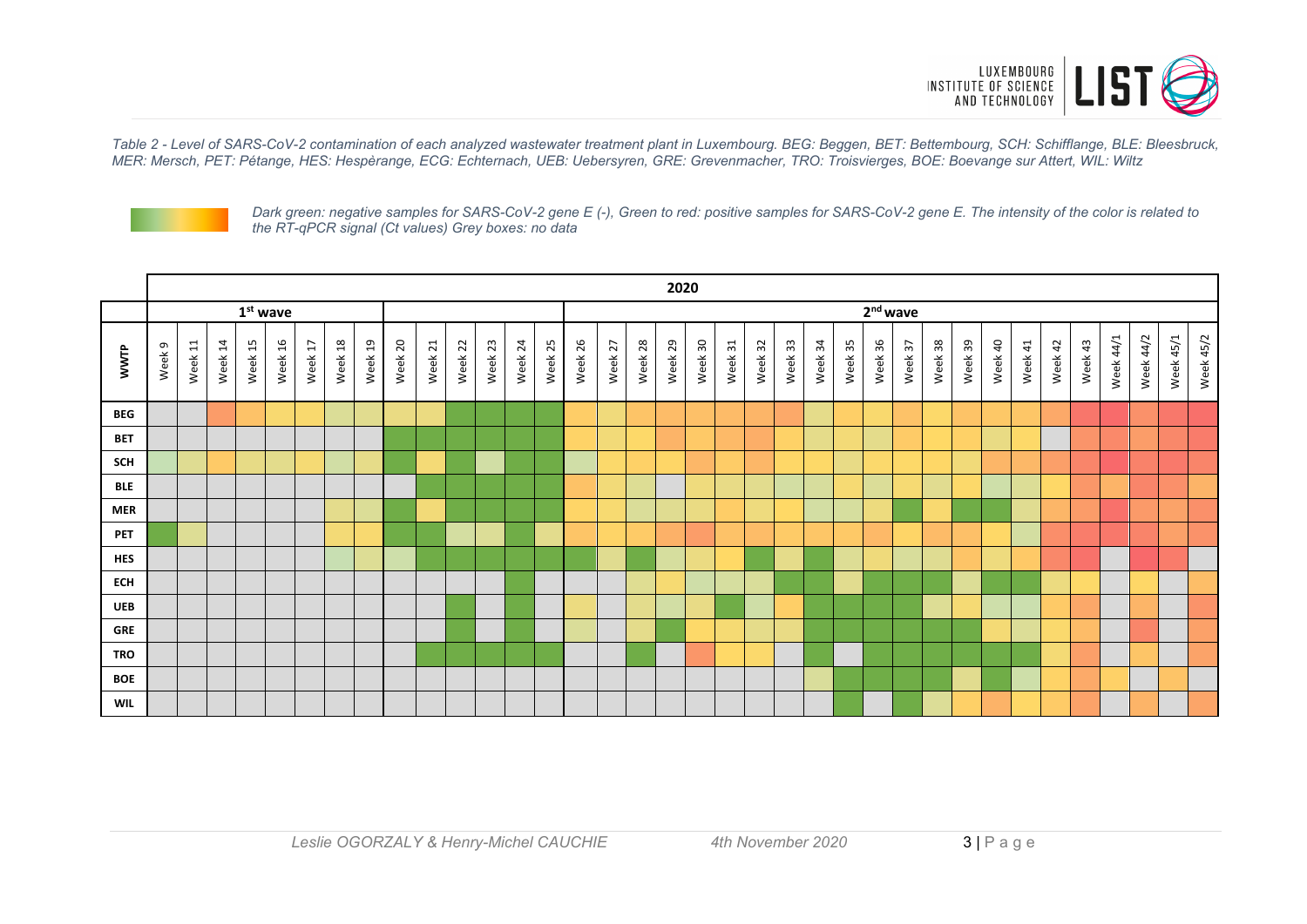













**Date**

0

100

 $1<sup>1</sup>$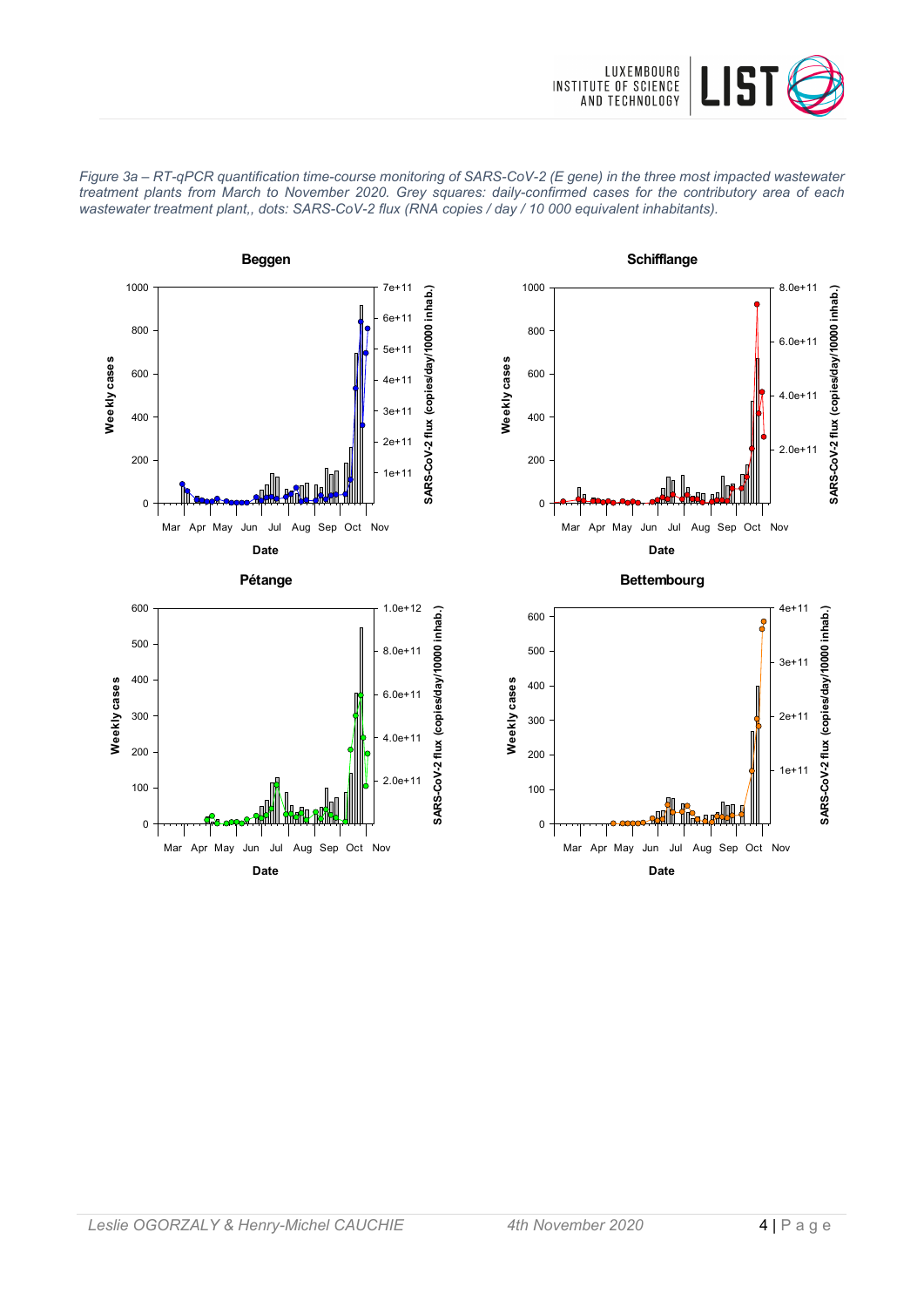



# *Figure 4b – Close-up of Figure 2a showing results from September 1st on.*



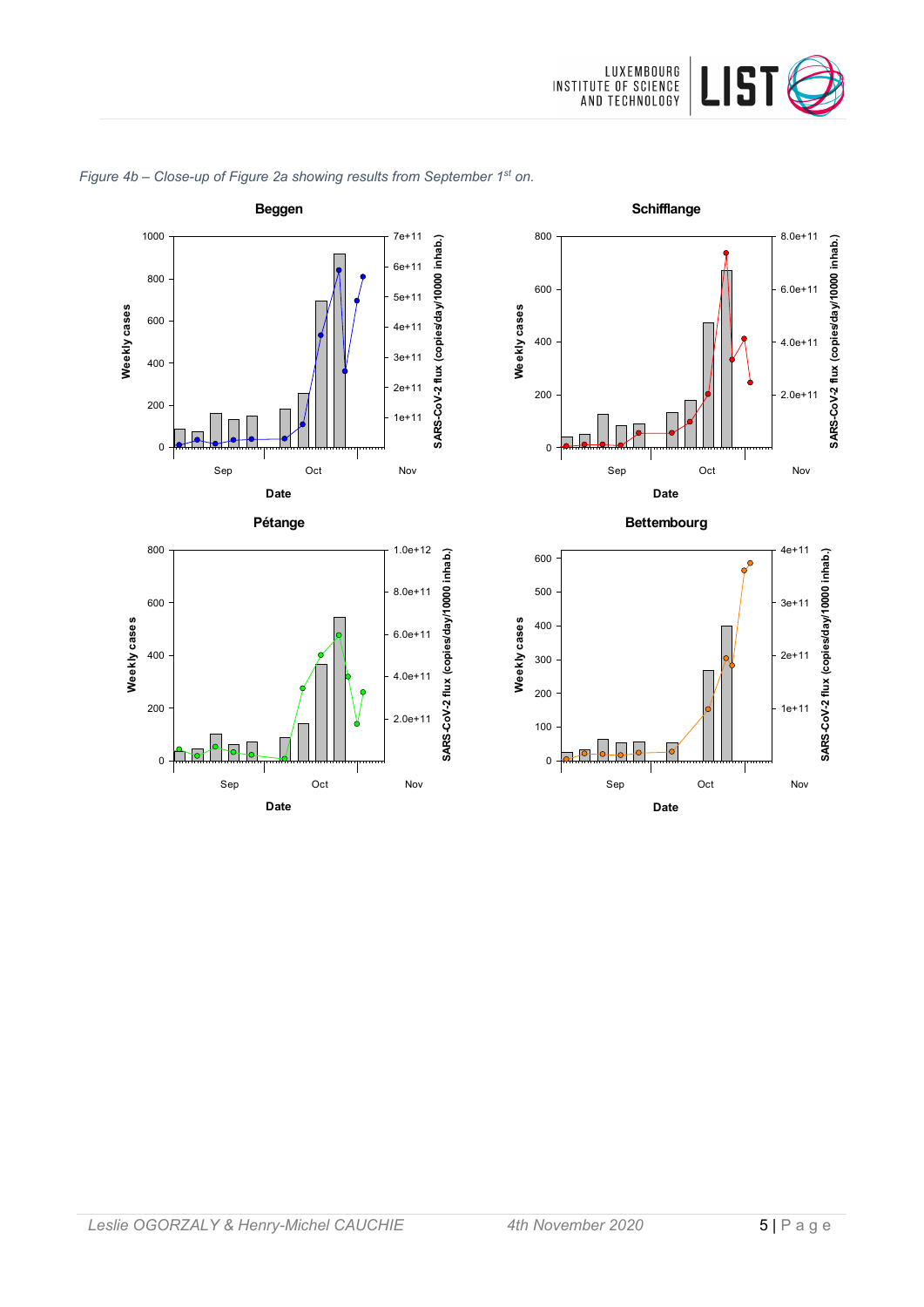

*Figure 5a – RT-qPCR quantification time-course monitoring of SARS-CoV-2 (E gene) in Hespérange, Mersch and Boevange-sur-Attert wastewater treatment plants from March to November 2020. Grey squares: daily-confirmed cases for the contributory area of each wastewater treatment plant, dots: SARS-CoV-2 flux (RNA copies / day / 10 000 equivalent inhabitants).*

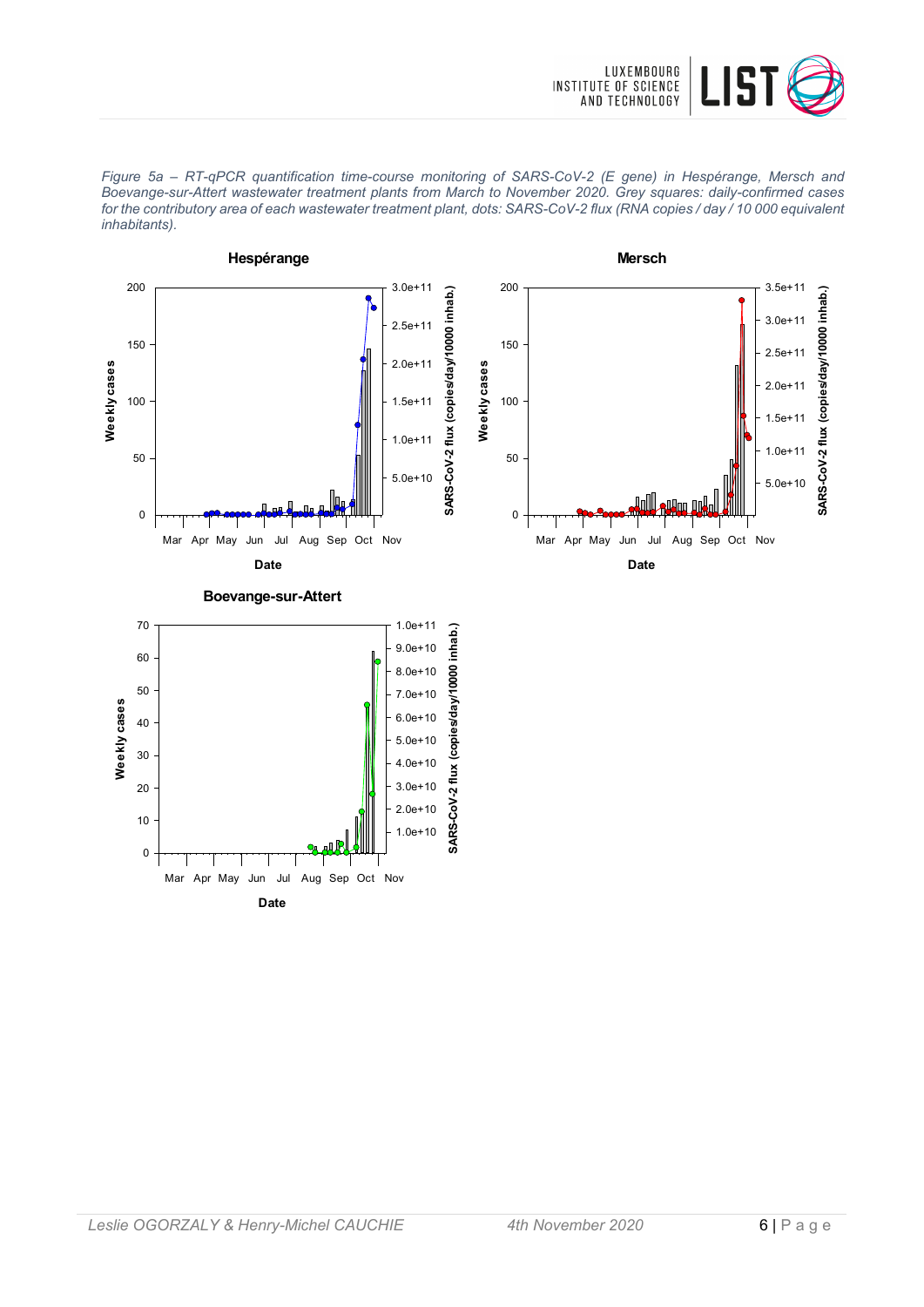



### *Figure 3b – Close-up of Figure 3a showing results from September 1st on.*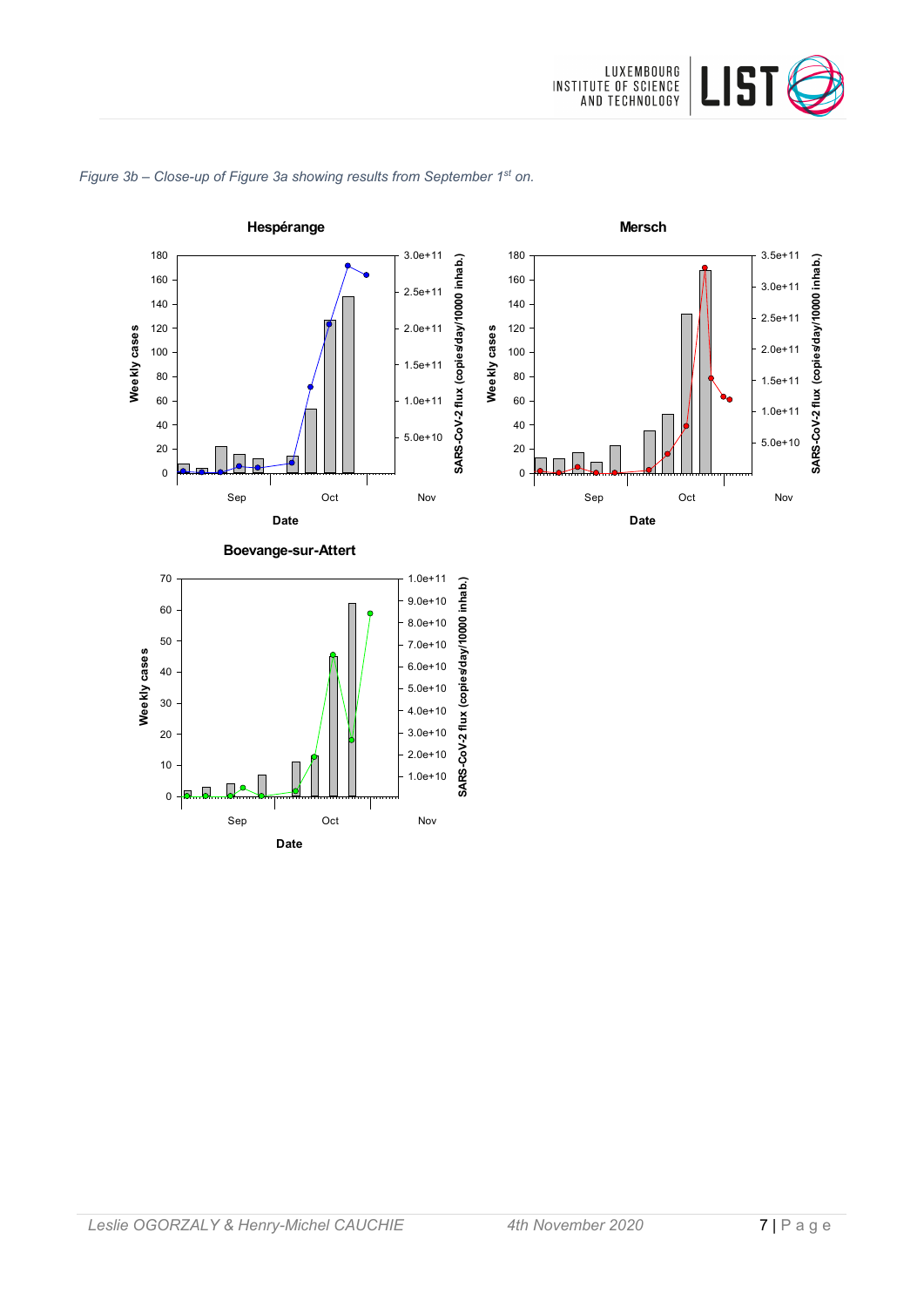

*Figure 6a – RT-qPCR quantification time-course monitoring of SARS-CoV-2 (E gene) in SIDEST wastewater treatment plants from March to November 2020. Grey squares: daily-confirmed cases for the contributory area of each wastewater treatment plant, dots: SARS-CoV-2 flux (RNA copies / day / 10 000 equivalent inhabitants).*

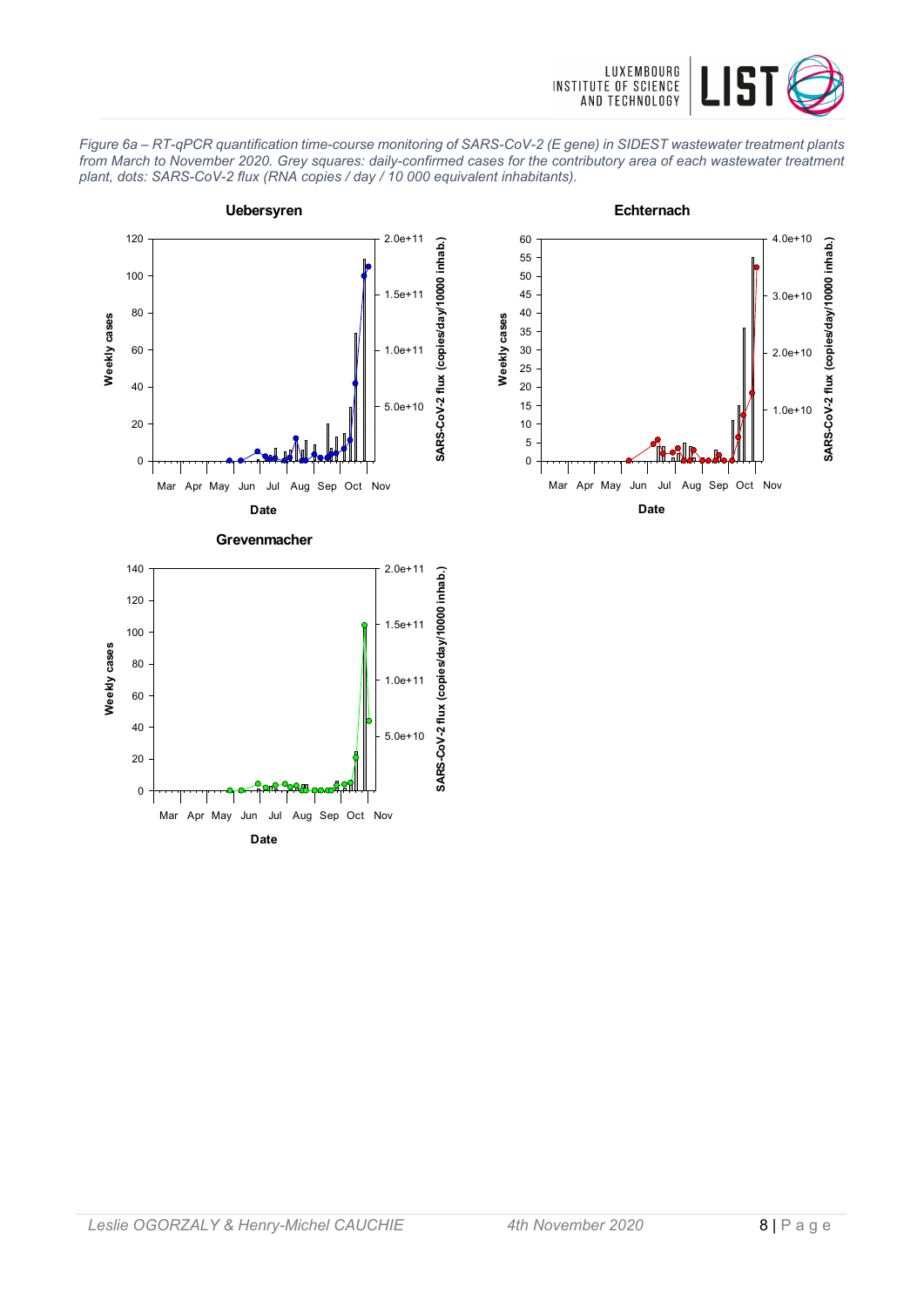





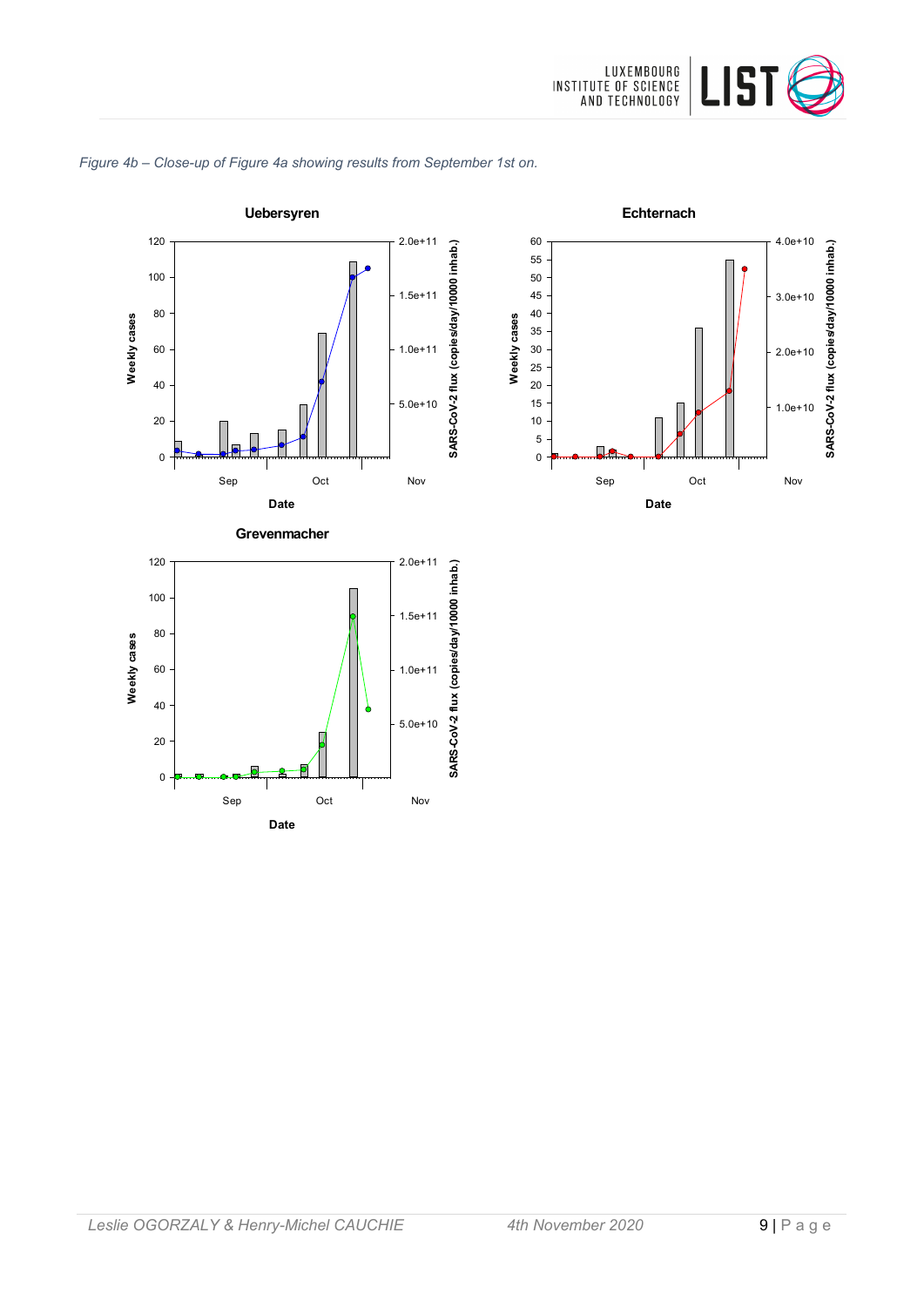





**Troisvierges** 20 3.0e+11 SARS-CoV-2 flux (copies/day/10000 inhab.) **SARS-CoV-2 flux (copies/day/10000 inhab.)** 2.5e+11 15 2.0e+11 Weekly cases **Weekly cases** 10 1.5e+11 1.0e+11 5 5.0e+10  $\overline{0}$  Mar Apr May Jun Jul Aug Sep Oct Nov **Date**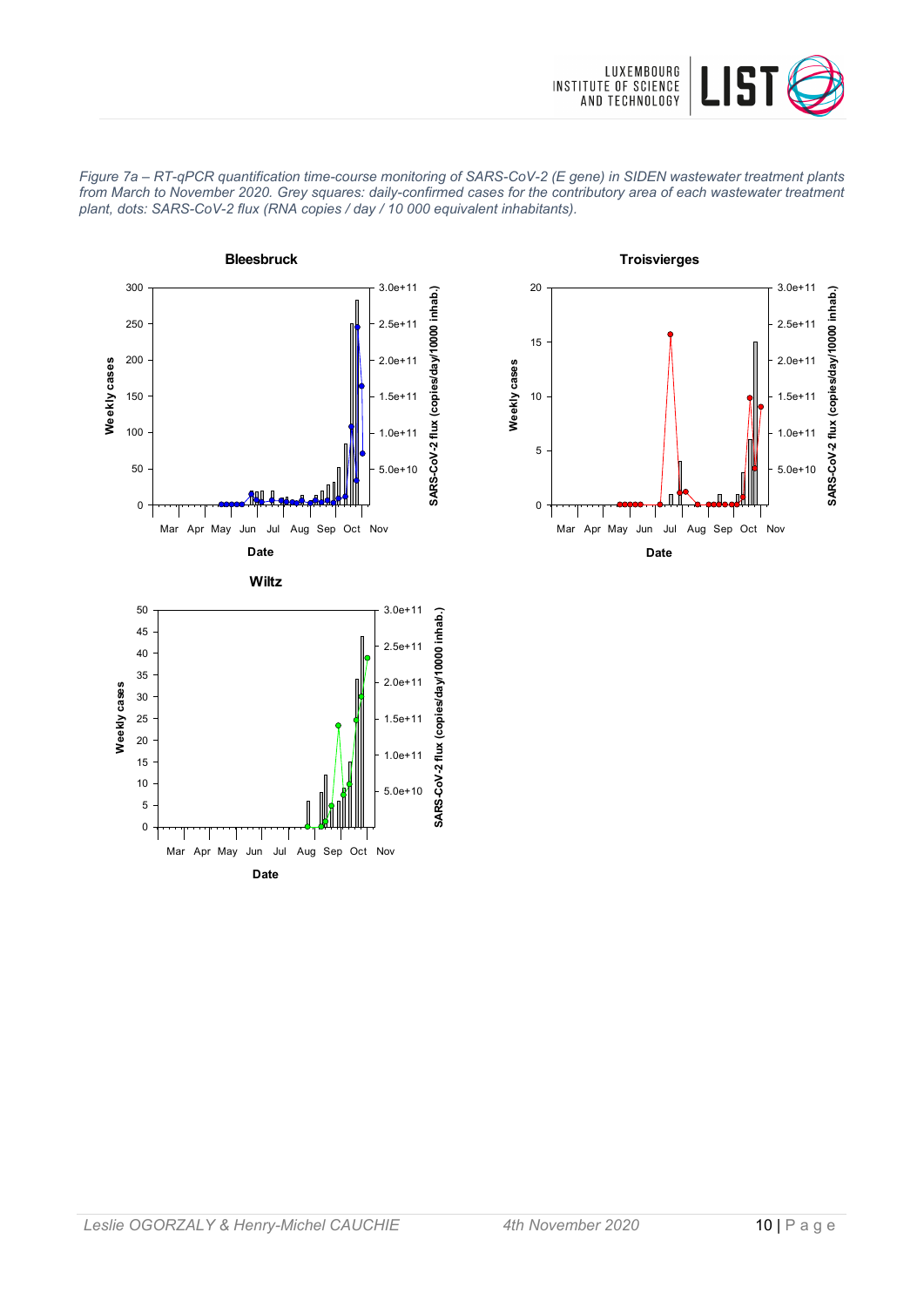

#### *Figure 5b – Close-up of Figure 5a showing results from September 1st on.*



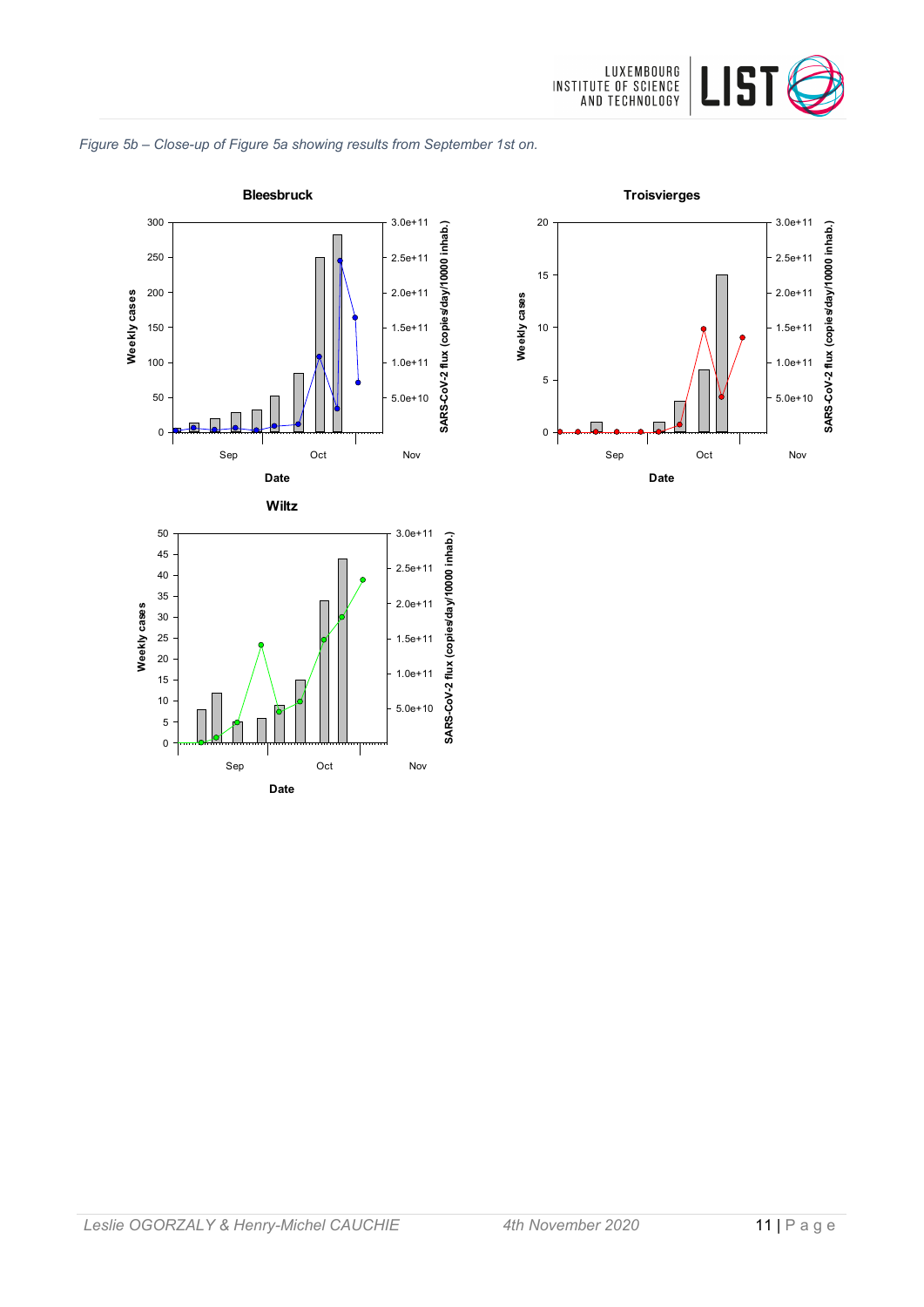

### *Table 3- Timing of sewage sampling since the beginning of the CORONASTEP study*

|                     |                                           |                                 |              |                | 2019                      |                |                  |                           |                |                             |                        |                                       |                       |                                                    |                        |                             |                        |                           |                     |            |                         |                           |                     |                                  |            | 2020                      |                           |                                                  |                             |                           |            |                           |              |                                    |                           |                           |                           |                |                     |                           |              |             |                 |                                   |               |
|---------------------|-------------------------------------------|---------------------------------|--------------|----------------|---------------------------|----------------|------------------|---------------------------|----------------|-----------------------------|------------------------|---------------------------------------|-----------------------|----------------------------------------------------|------------------------|-----------------------------|------------------------|---------------------------|---------------------|------------|-------------------------|---------------------------|---------------------|----------------------------------|------------|---------------------------|---------------------------|--------------------------------------------------|-----------------------------|---------------------------|------------|---------------------------|--------------|------------------------------------|---------------------------|---------------------------|---------------------------|----------------|---------------------|---------------------------|--------------|-------------|-----------------|-----------------------------------|---------------|
| <b>WWTP</b>         | capacity<br>inhabitants)<br>Max<br>ି<br>ବ | <b>Inhabitants</b><br>connected | 41<br>Week   | Week 43        | 46<br>Week                | ٣<br>L<br>Week | $\omega$<br>Week | $\overline{ }$<br>Week    | G<br>Week      | Н<br>$\blacksquare$<br>Week | $\overline{1}$<br>Week | Ľ<br>$\overline{\phantom{0}}$<br>Week | $\frac{6}{1}$<br>Week | $\overline{ }$<br>$\overline{\phantom{0}}$<br>Week | $\frac{8}{18}$<br>Week | ᡡ<br>$\blacksquare$<br>Week | $\overline{c}$<br>Week | $\overline{21}$<br>Week   | Z<br>$\sim$<br>Week | 23<br>Week | $\overline{24}$<br>Week | 25<br>Week                | 6<br>$\sim$<br>Week | ∼<br>$\sim$<br>Week <sup>'</sup> | 28<br>Week | 29<br>Week                | Week 30                   | $\overline{\phantom{0}}$<br>$\mathsf{c}$<br>Week | $\sim$<br>$\,$ $\,$<br>Week | m<br>$\epsilon$<br>Week   | 34<br>Week | 35<br>Week                | Week 36      | $\overline{ }$<br>$\omega$<br>Week | 38<br>Week                | Week 39                   | $\overline{4}$<br>Week    | ⊣<br>4<br>Week | $\sim$<br>4<br>Week | ന<br>4<br>Week            | 44/<br>Week  | 44/<br>Week | ᆸ<br>45<br>Week | Week 45/2<br><b>Total samples</b> |               |
| Beggen              | 210000                                    | 139731                          |              |                |                           |                |                  |                           |                |                             | $\mathsf{x}$           | $\mathsf{x}$                          | X                     | X                                                  | $\mathsf{x}$           | x                           | $\pmb{\times}$         | $\pmb{\times}$            | x                   | x          | x                       | $\mathsf{x}$              | $\mathsf{x}$        | X                                | X          | $\mathsf{x}$              | X                         | x                                                | X                           | X                         | x          | X                         | x            | $\mathsf{x}$                       | $\pmb{\chi}$              | $\pmb{\times}$            | $\boldsymbol{\mathsf{x}}$ | x              | x                   | $\mathsf{x}$              | X            | X           | $\pmb{\chi}$    | $x$ 34                            |               |
| Bettembourg         | 95000                                     | 53606                           |              |                |                           |                |                  |                           |                |                             |                        |                                       |                       |                                                    |                        |                             | $\mathsf{x}$           | $\boldsymbol{\mathsf{x}}$ | X                   | X          | x                       | $\mathsf{x}$              | x                   | $\boldsymbol{\mathsf{x}}$        | x          | X                         | $\boldsymbol{\mathsf{x}}$ | $\mathsf{x}$                                     | $\boldsymbol{\mathsf{x}}$   |                           | x          | X                         | $\mathsf{x}$ |                                    | $\boldsymbol{\mathsf{x}}$ | X                         | $\boldsymbol{\mathsf{x}}$ | x              |                     | $\mathsf{x}$              | X            | X           | X               | $\mathsf{x}$                      | 27            |
| Schifflange         | 90000                                     | 68143                           | $\mathsf{x}$ | $\mathsf{x}$   | $\mathsf{x}$              | $\mathsf{x}$   | X                | $\mathsf{x}$              | X              | $\mathsf{x}$                | $\mathsf{x}$           | X                                     | x                     | X                                                  | $\mathsf{x}$           | $\mathsf{x}$                | X                      | X                         | x                   | x          | X                       | $\mathsf{x}$              | <b>X</b>            | X                                | X          | $\boldsymbol{\mathsf{x}}$ | $\mathsf{x}$              | $\mathsf{x}$                                     | $\boldsymbol{\mathsf{x}}$   | $\boldsymbol{\mathsf{x}}$ | x          | $\mathsf{x}$              | $\mathsf{x}$ | X                                  | $\boldsymbol{\mathsf{x}}$ | $\boldsymbol{\mathsf{x}}$ | $\boldsymbol{\mathsf{x}}$ |                |                     |                           | $\mathsf{x}$ | x           | $\mathsf{x}$    | $\mathsf{x}$                      | 37            |
| Bleesbrück          | 80000                                     | 30930                           |              |                |                           |                |                  |                           |                |                             |                        |                                       |                       |                                                    |                        |                             |                        | $\pmb{\times}$            | x                   | x          | x                       | x                         | x                   | $\pmb{\times}$                   | X          |                           | X                         | x                                                | X                           | X                         | x          | x                         | x            |                                    | $\boldsymbol{\mathsf{x}}$ | X                         | X                         | x              | x                   | x                         | x            | х           | x               | $\mathbf{X}$                      | 26            |
| Mersch              | 70000                                     | 30473                           |              |                |                           |                |                  |                           |                |                             |                        |                                       |                       |                                                    | X                      |                             |                        | X                         | х                   | x          | x                       | x                         | x                   | X                                | х          | x                         | X                         | x                                                | X                           | X                         | x          | $\boldsymbol{\mathsf{x}}$ | x            |                                    | X                         | x                         | X                         | x              | x                   | X                         |              | X           | X               | $\times$ 1                        | 30            |
| Pétange             | 50000                                     | 59481                           | X            | $\mathsf{x}$   | $\boldsymbol{\mathsf{x}}$ | X              | X                | $\boldsymbol{\mathsf{x}}$ | x              | $\boldsymbol{\mathsf{x}}$   |                        |                                       |                       |                                                    | X                      | X                           | $\pmb{\times}$         | $\pmb{\times}$            | X                   | X          | $\pmb{\chi}$            | $\mathsf{x}$              | x                   | X                                | X          | $\boldsymbol{\mathsf{x}}$ | X                         | x                                                | $\pmb{\times}$              | x                         | x          | X                         | x            | x                                  | $\boldsymbol{\mathsf{x}}$ | X                         | X                         | x              | x                   | $\boldsymbol{\mathsf{x}}$ | x            | x           | $\pmb{\chi}$    | $\mathbf{I} \cdot \mathbf{X}$     | 38            |
| Hesperange          | 36000                                     | 15479                           |              |                |                           |                |                  |                           |                |                             |                        |                                       |                       |                                                    | x                      | x                           | X                      | $\pmb{\times}$            | x                   | x          | x                       | $\mathsf{x}$              | x                   | X                                | x          | X                         | $\boldsymbol{\mathsf{x}}$ | x                                                | X                           | X                         | x          | x                         | x            | x                                  | X                         | x                         | X                         | x              | X                   | $\mathsf{x}$              | $\mathsf{x}$ |             | x               |                                   | 28            |
| Echternach          | 36000                                     | 7499                            |              |                |                           |                |                  |                           |                |                             |                        |                                       |                       |                                                    |                        |                             |                        |                           |                     |            | $\mathsf{x}$            |                           |                     |                                  | X          | X                         | $\mathsf{x}$              | X                                                | X                           | X                         | x          | $\boldsymbol{\mathsf{x}}$ | x            | $\mathsf{x}$                       | $\pmb{\chi}$              | X                         | х                         | x              | x                   | $\mathsf{x}$              |              | x           |                 | $x \mid 18$                       |               |
| Uebersyren          | 35000                                     | 18600                           |              |                |                           |                |                  |                           |                |                             |                        |                                       |                       |                                                    |                        |                             |                        |                           | X                   |            | x                       |                           | <b>X</b>            |                                  | x          | X                         | x                         | X                                                | $\boldsymbol{\mathsf{x}}$   |                           | x          | X                         | $\mathsf{x}$ |                                    | X                         | x                         | X                         | x              | $\mathsf{x}$        | $\mathsf{x}$              |              | x           |                 | x                                 | 20            |
| Grevenmacher        | 47000                                     | 9835                            |              |                |                           |                |                  |                           |                |                             |                        |                                       |                       |                                                    |                        |                             |                        |                           | x                   |            | X                       |                           | <b>X</b>            |                                  | X          | x                         | $\mathsf{x}$              | x                                                | X                           | X                         | x          | x                         | x            | x                                  | X                         | x                         | X                         | x              | x                   | X                         |              | x           |                 | $x = 20$                          |               |
| Troisvierges        | 5000                                      | 3411                            |              |                |                           |                |                  |                           |                |                             |                        |                                       |                       |                                                    |                        |                             |                        | $\pmb{\times}$            | x                   | x          | x                       | $\boldsymbol{\mathsf{x}}$ |                     |                                  | X          |                           | $\mathsf{x}$              | X                                                | $\boldsymbol{\mathsf{x}}$   |                           | x          |                           | x            | X                                  | $\pmb{\chi}$              | x                         | x                         | x              | x                   | $\boldsymbol{\mathsf{x}}$ |              | X           |                 | $x$ 19                            |               |
| Boevange sur Attert | 15000                                     | 1170                            |              |                |                           |                |                  |                           |                |                             |                        |                                       |                       |                                                    |                        |                             |                        |                           |                     |            |                         |                           |                     |                                  |            |                           |                           |                                                  |                             |                           | x          | $\boldsymbol{\mathsf{x}}$ | x            | x                                  | X                         | x                         | X                         | X              | x                   | $\boldsymbol{\mathsf{x}}$ | $\mathsf{x}$ |             | X               |                                   | <sup>12</sup> |
| Wiltz               | 16500                                     | 6944                            |              |                |                           |                |                  |                           |                |                             |                        |                                       |                       |                                                    |                        |                             |                        |                           |                     |            |                         |                           |                     |                                  |            |                           |                           |                                                  |                             |                           |            | X                         |              | X                                  | X                         | X                         | X                         | x              | x                   | x                         |              | X           |                 | $\mathsf{x}$                      | 9             |
| <b>Total</b>        | 785500                                    | 445302                          |              | $\overline{2}$ | $\overline{2}$            | $\overline{2}$ | $\overline{2}$   | $\overline{2}$            | $\overline{2}$ | $\overline{2}$              | $\overline{2}$         | $\overline{2}$                        | $\overline{2}$        | $\overline{2}$                                     | 5                      | 5                           | 6                      | 8                         | 10                  | 8          | 11                      | 8                         | 9                   |                                  | 11         | 9                         | 11                        | 11                                               | 11                          | 10                        | 12         | $\vert$ 12                | 12           | 13                                 | 13                        | 13                        | 13                        | 12             | 11                  | 12                        | 8            | 11          | 8               | 11 318                            |               |
| Pop Lux (2019)      |                                           | 613901                          |              |                |                           |                |                  |                           |                |                             |                        |                                       |                       |                                                    |                        |                             |                        |                           |                     |            |                         |                           |                     |                                  |            |                           |                           |                                                  |                             |                           |            |                           |              |                                    |                           |                           |                           |                |                     |                           |              |             |                 |                                   |               |
|                     |                                           | 72.54%                          |              |                |                           |                |                  |                           |                |                             |                        |                                       |                       |                                                    |                        |                             |                        |                           |                     |            |                         |                           |                     |                                  |            |                           |                           |                                                  |                             |                           |            |                           |              |                                    |                           |                           |                           |                |                     |                           |              |             |                 |                                   |               |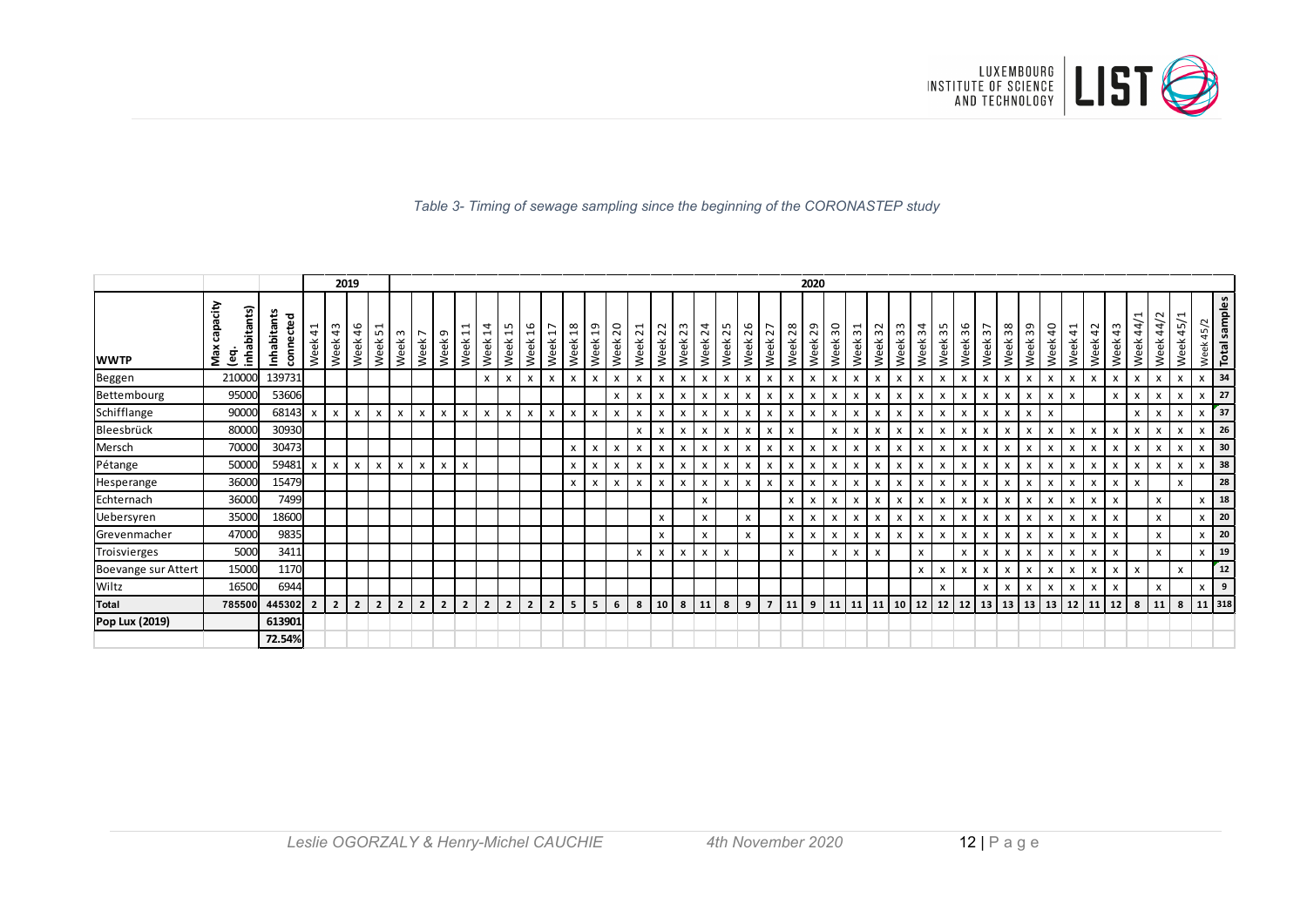# Materials and Methods



### **Sewage samples**

From March to November 2020, up to thirteen WWTPs were sampled at the inlet of the plant according to the planning presented in Table 2. The operators of the WWTPs sampled a 24-h composite sample of 96 samples according to your own sampling procedure. Composite sample was stored at 4°C until sample processing.

### **Sample processing**

The samples were transported to the laboratory at 4°C and viral RNA was isolated on the day of sampling. Larger particles (debris, bacteria) were removed from the samples by pelleting using centrifugation at 2,400 x g for 20 min at 4°C. A volume of 120 mL of supernatant was filtered through Amicon® Plus-15 centrifugal ultrafilter with a cut-off of 10 kDa (Millipore) by centrifugation at 3,220 x g for 25 min at 4°C. The resulting concentrate was collected and 140 µL of each concentrate was then processed to extract viral RNA using the QIAamp Viral RNA mini kit (Qiagen) according to the manufacturer's protocol. Elution of RNA was done in 60 μL of elution buffer.

### **Real-time One-Step RT-PCR**

Samples are screened for the presence of *Sarbecovirus* (*Coronaviridae, Betacoronaviruses*) and/or SARS-CoV-2 virus RNA by two distinct real-time one-step RT-PCR, one on the E gene (Envelope small membrane protein) and the second on the N gene (nucleoprotein). The E gene real-time RT-PCR can detect *Sarbecoviruses*, i.e. SARS-CoV, SARS-CoV-2 and closely related bat viruses. In the context of the COVID19 pandemic, it can be assumed that only SARS-CoV-2 strains will be detected by this assay given that SARS-CoV virus has been eradicated and other bat viruses do not commonly circulate in the human population. The E gene assay is adapted from Corman et al. [17]. The N gene real-time RT-PCR assay (N1 assay) specifically detects SARS-CoV-2 virus. It is adapted from the CDC protocol[1](#page-12-0). The two primers/probe sets are presented in Table 3. The RTqPCR protocols and reagents were all provided by the LIH.

| <b>Target</b> | <b>Primer name</b> | Primer sequence (5' to 3')                     | <b>References</b> |
|---------------|--------------------|------------------------------------------------|-------------------|
| E gene        | E Sarbeco F1       | 5-ACAGGTACGTTAATAGTTAATAGCGT-3                 | Corman et al.,    |
|               | E Sarbeco R2       | 5-ATATTGCAGCAGTACGCACACA-3                     | 2020              |
|               | E Sarbeco P1       | 5'-FAM-ACACTAGCCATCCTTACTGCGCTTCG-BHQ1         |                   |
| N gene        | 2019-nCoV N1 Fw    | 5'-GAC CCC AAA ATC AGC GAA AT-3'               | <b>CDC</b>        |
|               | 2019-nCoV N1 Rv    | 5'-TCT GGT TAC TGC CAG TTG AAT CTG-3'          |                   |
|               | 2019-nCoV N1 Probe | 5'-FAM-ACC CCG CAT TAC GTT TGG TGG ACC-BHQ1-3' |                   |

#### *Table 4 – RT-qPCR primer-probe sets*

Each reaction contained 5 μL of RNA template, 5 μL of TaqPath 1-step RT-qPCR MasterMix (A15299, Life Technologies), 0.5 µL of each primer (20 µM) and probe (5 µM) and the reaction volume was adjusted to a final volume of 20 μL with molecular biology grade water. Thermal cycling reactions were carried out at 50 °C for 15 min, followed by 95 °C for 2 min and 45 cycles of 95 °C for 3 sec and 58°C (E gene) or 53°C (N gene) for 30 sec using a Viia7 Real-Time PCR Detection System (Life Technologies). Reactions were considered positive (limit of detection – LOD) if the cycle threshold (Ct value) was below 40 cycles.

<span id="page-12-0"></span><sup>1</sup> https://www.cdc.gov/coronavirus/2019-ncov/downloads/rt-pcr-panel-primer-probes.pdf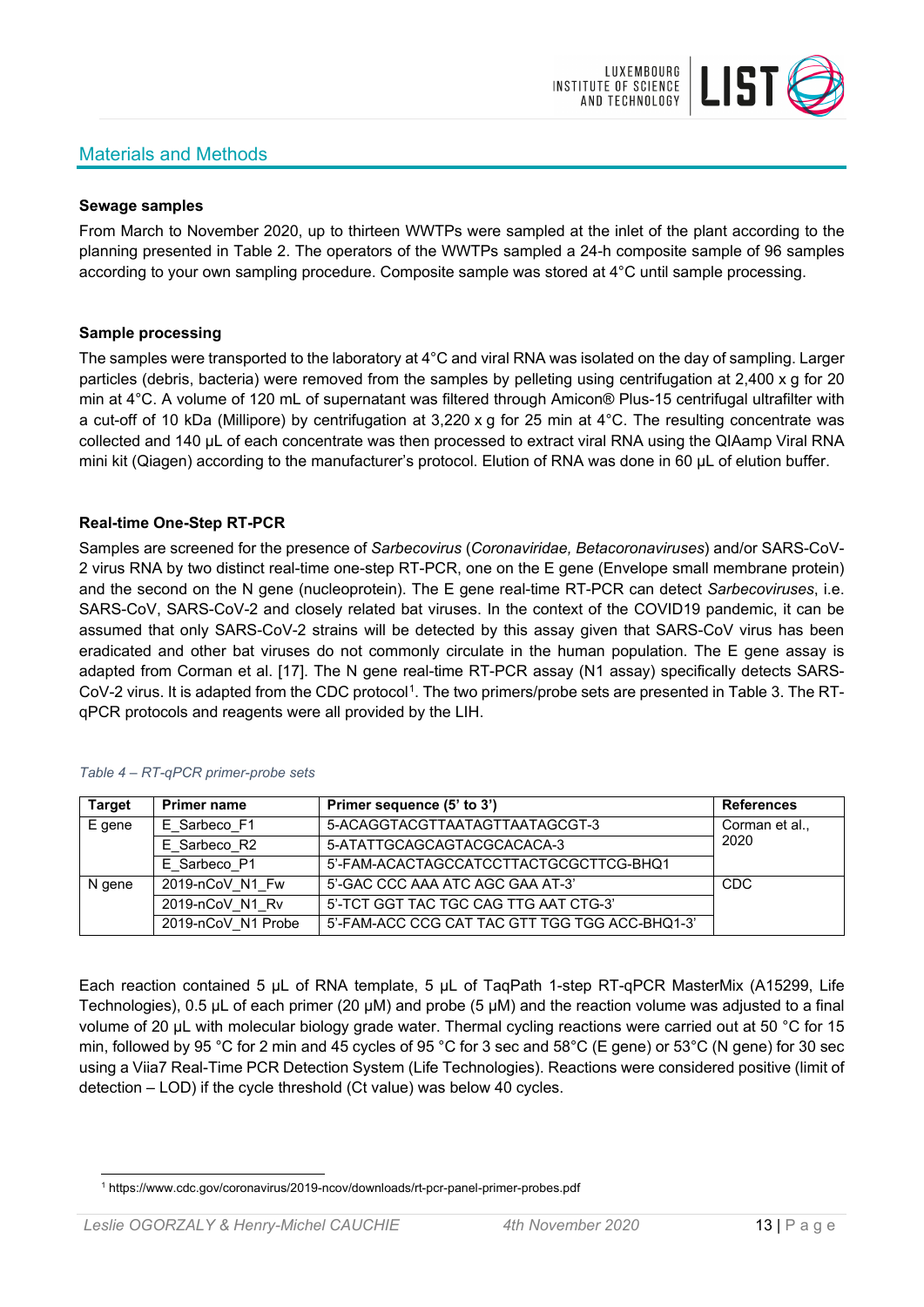

## **Controls**

A non-target RNA fragment commercially available (VetMAX™ Xeno™ IPC and VetMAX™ Xeno™ IPC Assay, ThermoFischer Scientific) was added to the viral RNA extract from sewage concentrates as an internal positive control (IPC). This IPC-RNA is used to control the performance of the RT-qPCR (E gene) and to detect the presence of RT-qPCR inhibitors.

Viral RNA copies quantification of both targeting genes in wastewater samples was performed using RT-qPCR standard curves generated using EDX SARS-CoV-2 Standard (Biorad). This standard is manufactured with synthetic RNA transcripts containing 5 targets (E, N, S, ORF1a, and RdRP genes of SARS-CoV-2, 200,000 copies/mL each).Using such a standard, the limits of quantification (LOQ) of both RT-qPCR assays were estimated to 1 RNA copy per reaction (Figure 6).



*Figure 8 – RT-qPCR standard curves established for both targeting genes (E gene and N gene) of SARS-CoV-2 using a commercially available standard (Biorad).*

# **Data interpretation**

A sample is declared positive for the presence of SARS-CoV-2 if both targets (E and N gene) are detected with Ct values less than or equal to the LOQ. If only one target is detected or if target genes are detected with Ct values between the LOD and the LOQ, samples are reported as presumptive positive (+/-). A sample is declared negative when no target genes are detected (Ct values superior to the LOD).

In case of presumptive positive, sample is tested again using another RT-qPCR detection assay (Allplex 2019 nCoV Assay, Seegene). This commercially available detection kit is a multiplex real-time RT-PCR assay for simultaneous detection of three target genes of SARS-CoV-2 in a single tube. The assay is designed to detect RdRP and N genes specific for SARS-CoV-2, and E gene specific for all *Sarbecovirus* including SARS-CoV-2.

As shown in Figure 7, a good linear relationship  $(R^2: 0.92)$  was obtained between the SARS-CoV-2 RNA concentrations estimated using the E gene and the N gene, respectively. Therefore, only the E gene results were presented in this report.